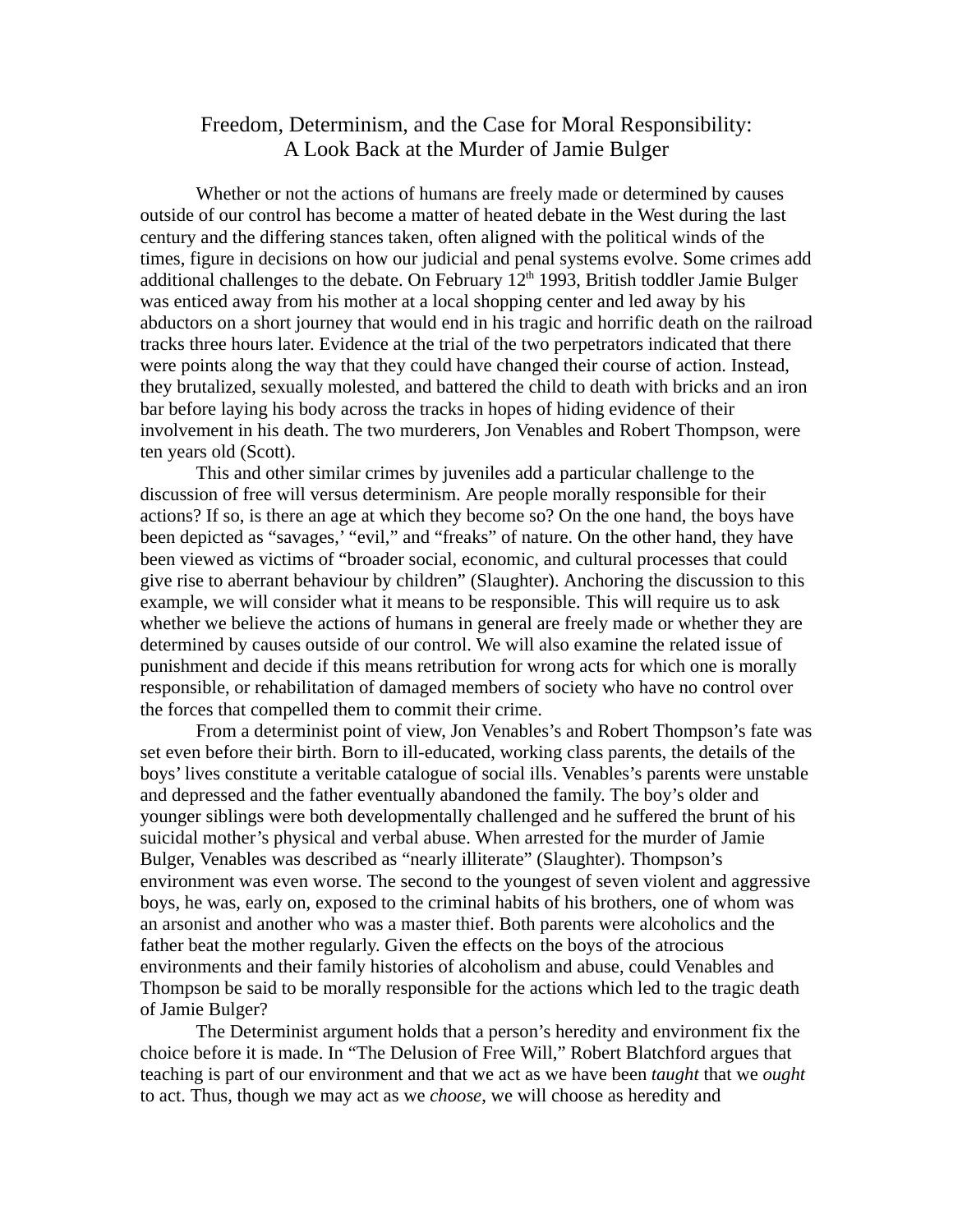environment cause us to choose (43). By this basic argument the two boys could easily be exonerated since they were clearly at a disadvantage by both heredity and environment. One could counter, however, that by this same argument all people raised in similar circumstances should go on to commit crimes and even, given a close approximation of conditions, commit murder. This is clearly not the case.

John Hospers goes even further in his article, "What Means This Freedom." Rejecting even the absence or presence of premeditation as a consideration for determining moral responsibility for one's action, (since some acts are premeditated but not responsible and others are not premeditated but responsible), Hospers suggests that a person is not morally responsible for his action if it is "the result of unconscious forces" of which the person knows nothing (58). In a similar vein, he argues that no responsibility falls on a person whose act is *compelled*, meaning one due to any or all of the following factors: external forces, unconscious causes inaccessible to introspection, or the inevitable consequences of infantile situations. Since Hospers believes that virtually all of our actions fall under one of these three categories, what he is suggesting is that we cannot be held responsible for any of our actions at all since, as he puts it, a person's actions "grow out of his character, which is shaped and molded and made what it is by influences . . . that were not of his own making or choosing" (60). Tellingly, Hospers highlights early parental environment as the most salient influence. And when one examines the details of the brutalities inflicted on the victim by the youngsters, the parallels to the abusive treatment they themselves were subjected to or which they may have witnessed, are striking.

Hospers and Blatchford make a good argument for determinism and when this is applied to the unfortunate circumstances of Venables's and Thompson's childhoods, it might seem to support a claim of no responsibility. Indeed, this argument worked very well in the boys' petitions for anonymity when released. As reported on the World Socialist Web Site in January of 2001, the official policy that led to the conviction of the two boys was seen to be characterized by "intolerance, prejudice and a brutal disregard for the acute social problems that produces {sic} such cases" (Hyland). The argument that "severe family adversities" such as "domestic violence, neglect, child abuse, substance misuse, maternal depression, and absence of fathers" directly influences the behavior of offenders is compelling and difficult to counter (Smith). Certainly one must have sympathy for the plight of juveniles such as these two. Yet, it seems to ignore the complex and unique gestalt of a person and suggests that a human being is nothing more than the sum of his experiences and genes. It ignores the emergent reality of the conscious Self that is more than the sum of the parts, and completely denies any real capacity of people to initiate or produce their own behavior. And it doesn't seem to hold true all of the time. These last two observations are among the objections to determinism that the argument for free will presents.

As Tibor Machan points out in his essay, "A Brief Defense of Free Will," the fact that some people with bad childhoods turn out to be crooks while others are decent would seem to indicate that people can cause and are responsible for at least some of what they do (34, 35). For Machan, this is a sort of free will that is clearly demonstrable. People "make plans and revise them . . . explore alternatives and decide to follow one of them," and, perhaps most significantly in this case, "change a course of conduct" they have embarked upon or continue with it (38). In retracing the painful trajectory of the boys'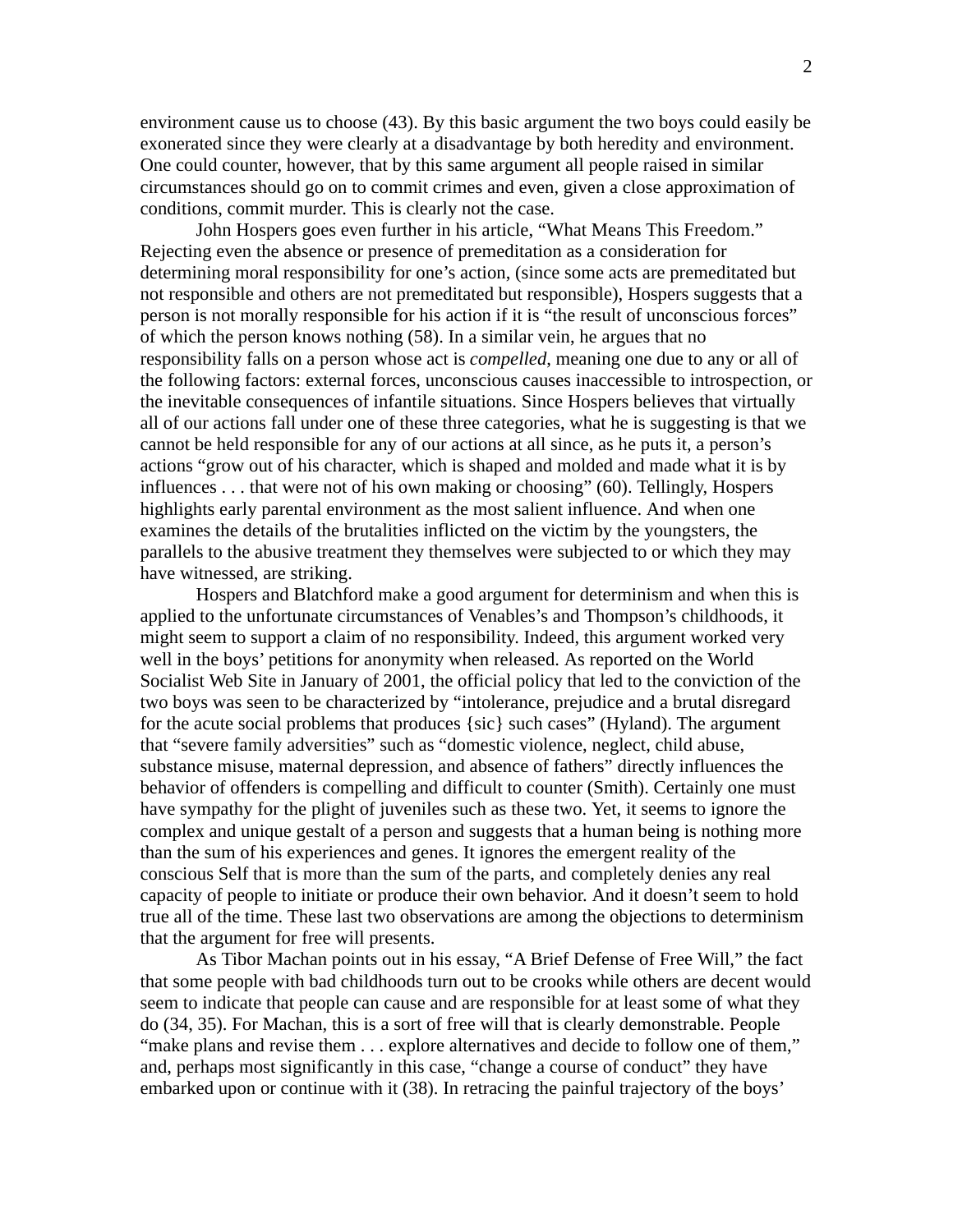movements on the day of the murder, one cannot lightly dismiss the several opportunities the boys had to turn back from the crime they had embarked upon, a crime that grew in stages from abduction, to initial physical violence, to extreme battery, and finally to murder. Each stage would seem to present a choice, and to highlight what Machan refers to as "a locus of self responsibility" (38). While admittedly, at ten years of age, the boys would not possess the control over their impulses that adults would be expected to display, given the extended duration of the abduction and murder, and assuming that cognitively they could be expected to have had some intellectual understanding of right and wrong, it becomes very difficult to argue for a release from all moral responsibility.

In "the Problem of Free Will," W. T. Stace provides another perspective which allows for the influence on the young murderers of their circumstances while not absolving them of responsibility for their actions. For Stace, whether or not the world is deterministic is irrelevant for free will does not imply that an action is not determined by causes. All actions, those that are freely done and those that are not, are determined by causes. The crux, then, is what constitutes an action that is freely done. When comparing Stace's lists of actions of those freely done and those not freely done, a clear, distinguishing element emerges on the side of those freely done – desire. Stace broadens his criteria to include any sort of *internal* psychological state of the agent's mind (51-53). Thus, for example, stealing a loaf of bread because one is hungry (a state certainly determined by the cause of not eating, and that determined by other causes perhaps out of the agent's control) is still a free act. It rose out of the agent's internal state and his desire to eat. Because the agent acted freely then, he is responsible for his action. In this way, determinism is not incompatible with moral responsibility. In the case of Jamie Bulger's murderers, young as they were at the time, the drive to inflict unimaginable pain on the toddler, *at the moment they did it*, does not seem to have been externally caused. They desired to do it. They were not motivated by any external factor, such as the proverbial gun to the head. They were morally responsible for their action and thus deserved to be punished.

From a strictly determinist view, this punishment, such as it was, served not to wreak on the perpetrators pain in like measure to that which they meted out, but rather to fulfill two strictly defined purposes – that of correcting their character and deterring others from behaving in like manner. As Stace points out, following determinist logic, since criminals lack sufficient cause to behave as they should, society must "supply a cause." That cause is punishment and punishment deters. But many people see flaws in the reasoning that criminals should not be punished but rather rehabilitated or made an example of. The uproar following the notice of Venables's and Thompson's imminent release in 2001 was a reminder of just how great the belief in culpability and retribution still is, though some see these concepts as a "return to Victorian [read conservative, traditional, rightwing] values" (Slaughter).

Though hardly a rightwing conservative, C. S. Lewis is an eloquent spokesman for a return to retributive punishment, not only for what it affords society but for the dignity it allows the criminal as well. In "The Humanitarian Theory of Punishment" Lewis lambastes so-called humane treatment of prisoners and labels those who think it "mild and merciful" "seriously mistaken" (74). Lewis's main objection is the abandonment of the idea of desert, that is, what the criminal deserves for his crime. He argues that rehabilitation and deterrence over punishment and retribution rob the criminal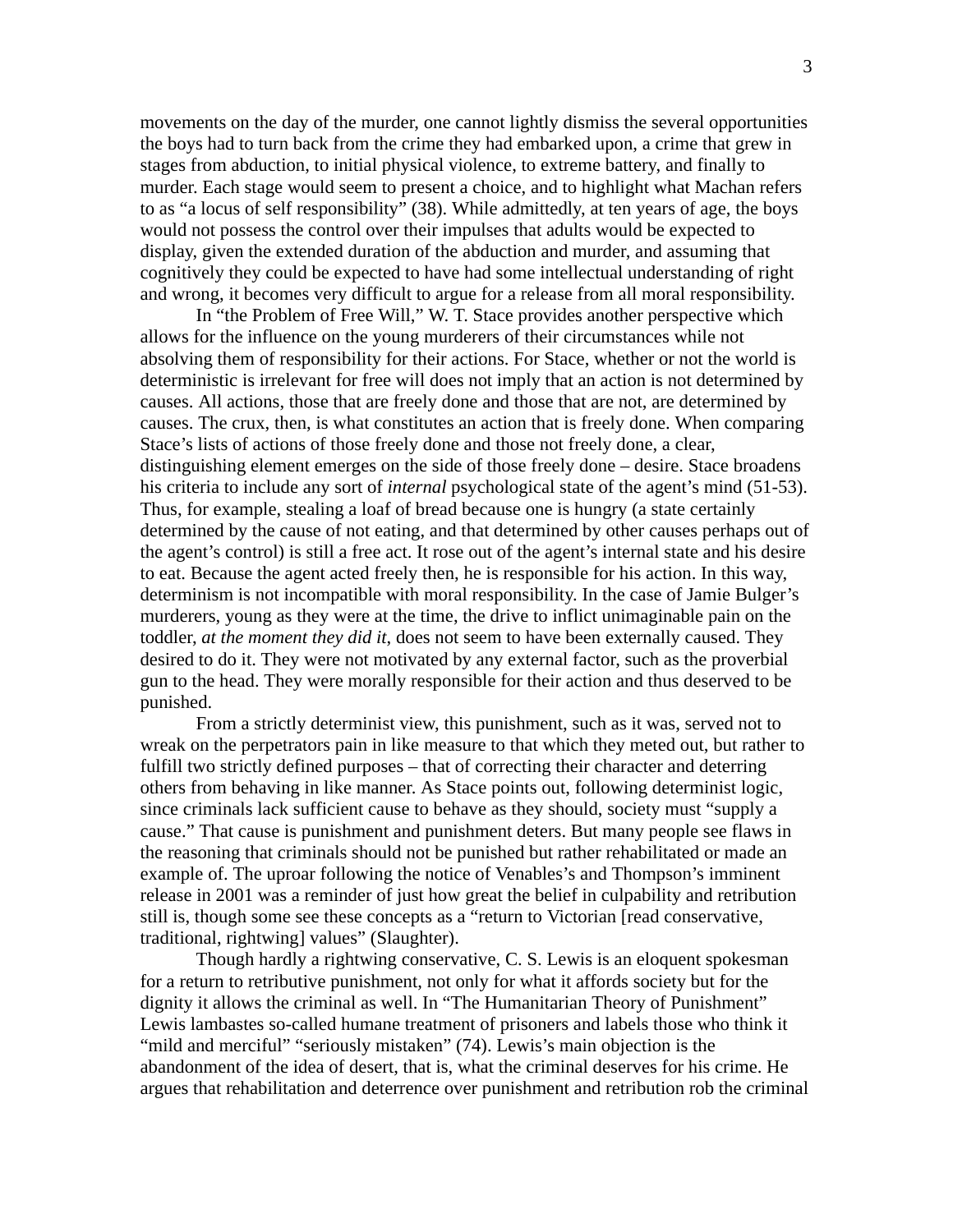of his personhood and his rights as a responsible agent. Moreover, when punishment is divorced from moral considerations of right and wrong, ordinary members of society also forfeit their right to an opinion as regards the propriety of the punishment. That is, the punishment is removed from the sphere of justice and placed in the hands of the psychotherapists and penologists.

While no one would argue for a return to "Victorian values" and a justice system controlled by privilege, the anger and hostility that met the news of the release of Thompson and Venables in 2001 would seem to be an indicator of a persistent and passionate belief in culpability. If it is true that one can be culpable, it follows that one is morally responsible for one's bad choices. When those choices cause other people to suffer, it is a rare person who does not cry out for justice. And the very existence in all of us of the outraged sense of wrong at what happened to Jamie Bulger and others like him must, in the final analysis, be a firm indicator of a universal belief in the existence of free will and responsibility.